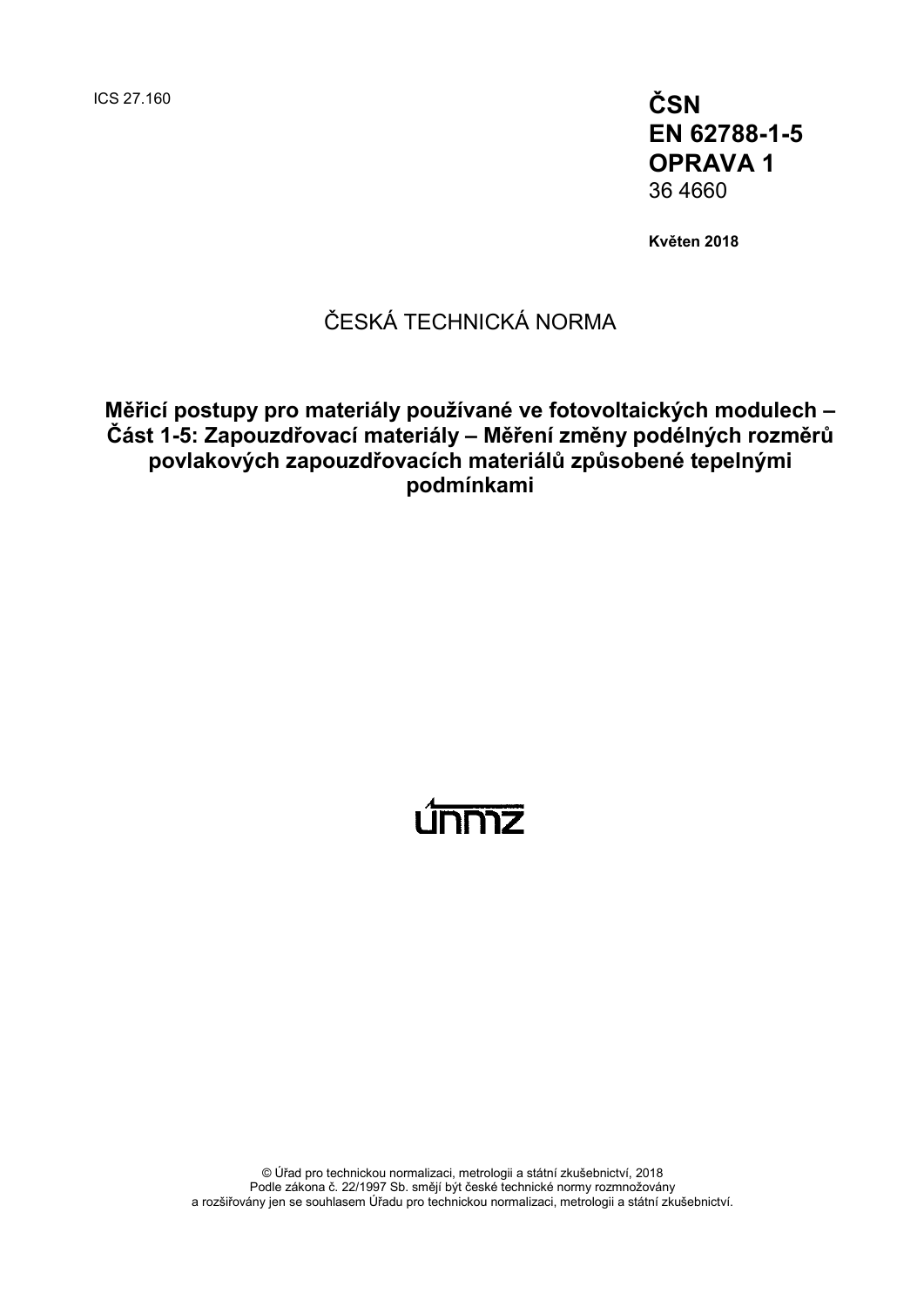ČSN EN 62788-1-5/Opr. 1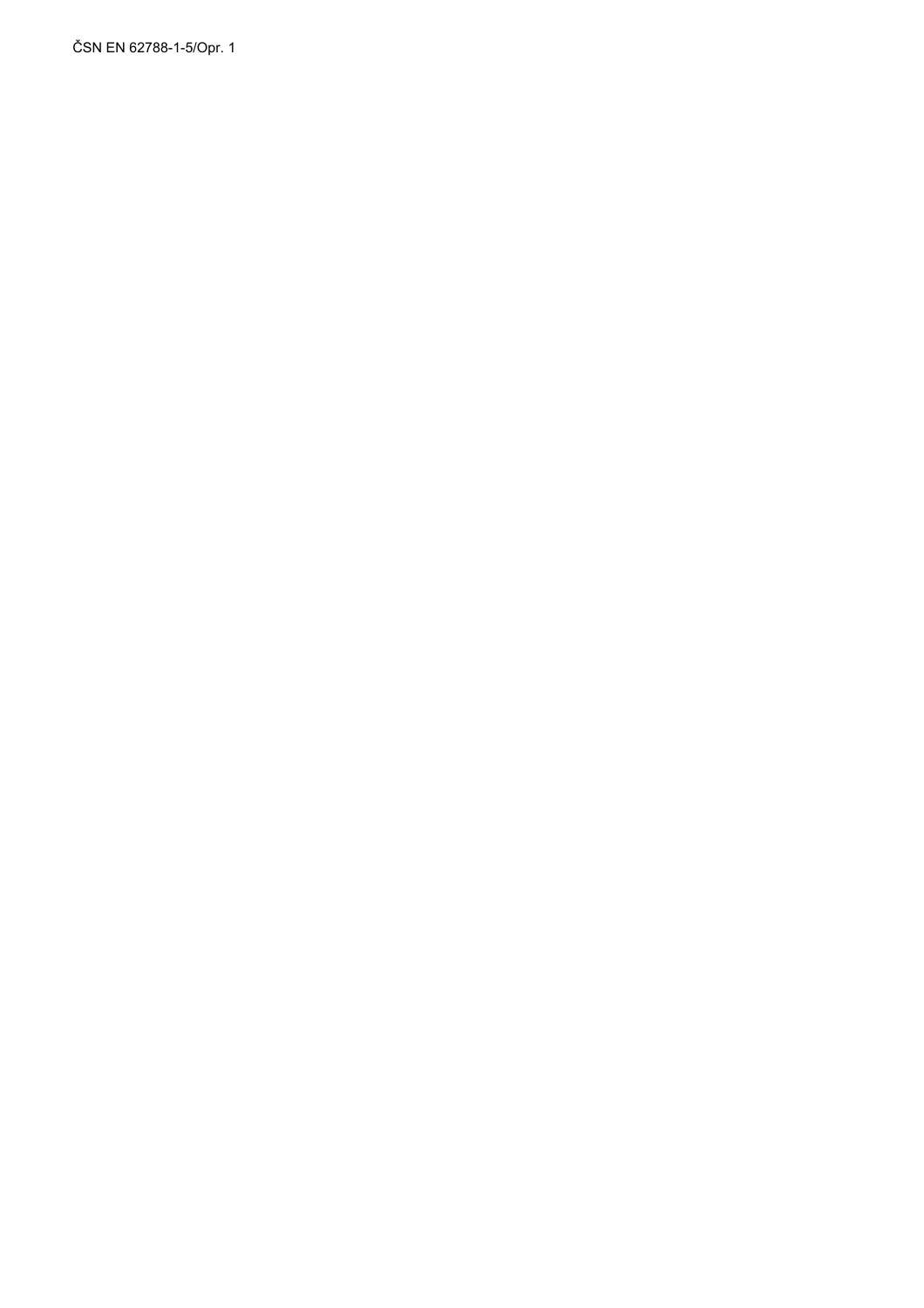ČSN EN 62788-1-5/Opr. 1

# EUROPEAN STANDARD NORME EUROPÉENNE EUROPÄISCHE NORM

## **EN 62788-1-5:2016/AC:2017- 11**

November 2017

ICS 27.160

English Version

 Measurement procedures for materials used in photovoltaic modules - Part 1-5: Encapsulants - Measurement of change in linear dimensions of sheet encapsulation material resulting from applied thermal conditions (IEC 62788-1-5:2016/COR1:2017)

Procédures de mesure des matériaux utilisés dans les modules photovoltaïques - Partie 1-5: Encapsulants - Mesurage de la variation des dimensions linéaires des matériaux d'encapsulation en couches minces résultant des conditions thermiques appliquées (IEC 62788-1-5:2016/COR1:2017)

 Messverfahren für Werkstoffe, die in Photovoltaikmodulen verwendet werden - Teil 1-5: Verkapselungsstoffe - Messung der linearen Längenänderung von Verkapselungsstoffen in Folienform aufgrund der angewendeten thermischen Bedingungen (IEC 62788-1-5:2016/COR1:2017)

This corrigendum becomes effective on 24 November 2017 for incorporation in the English language version of the EN.



European Committee for Electrotechnical Standardization Comité Européen de Normalisation Electrotechnique Europäisches Komitee für Elektrotechnische Normung

**CEN-CENELEC Management Centre: Avenue Marnix 17, B-1000 Brussels** 

© 2017 CENELEC All rights of exploitation in any form and by any means reserved worldwide for CENELEC Members.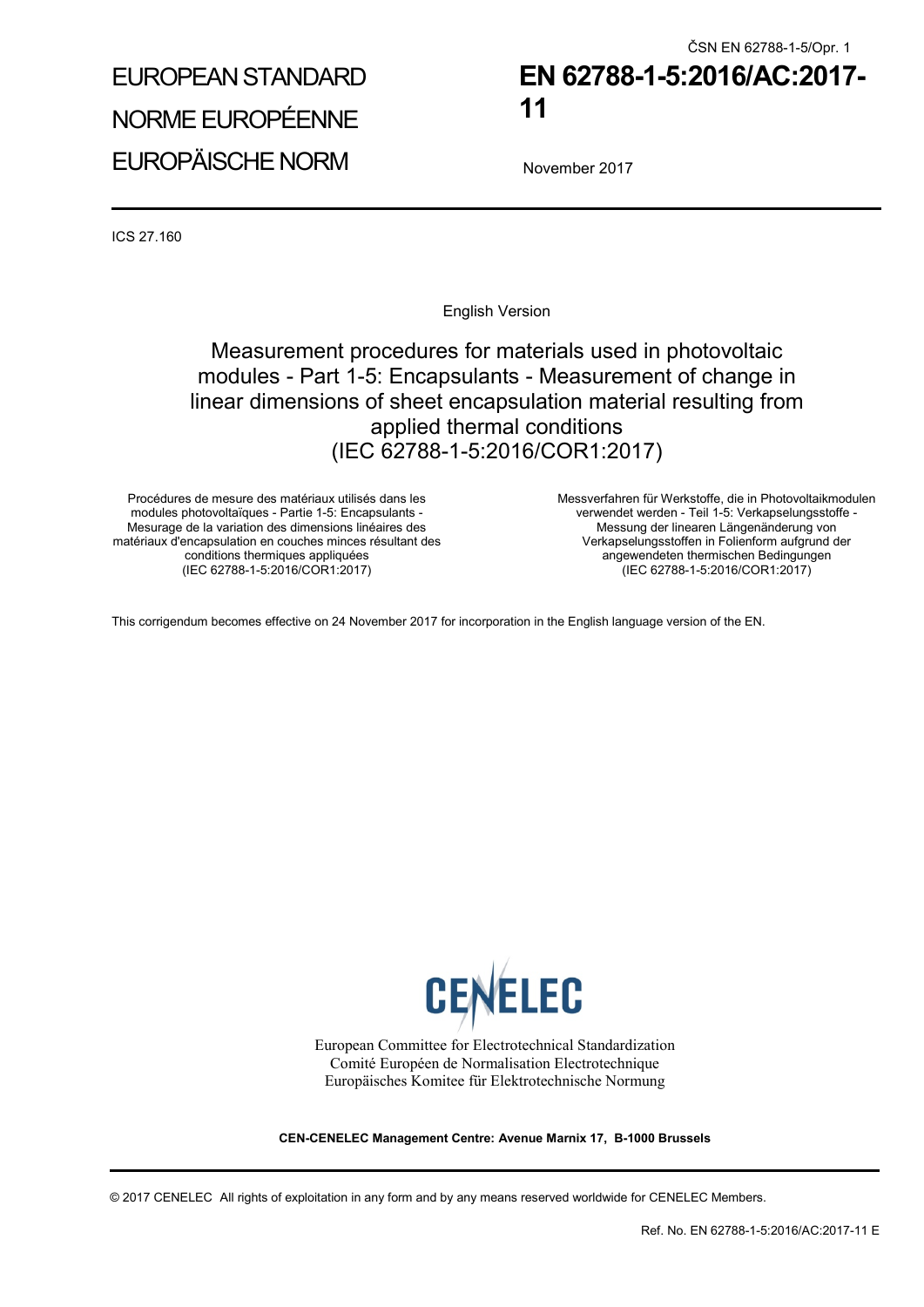EN 62788-1-5:2016/AC:2017-11

ČSN EN 62788-1-5/Opr. 1

### **Endorsement notice**

The text of the corrigendum IEC 62788-1-5:2016/COR1:2017 was approved by CENELEC as EN 62788-1-5:2016/AC:2017-11 without any modification.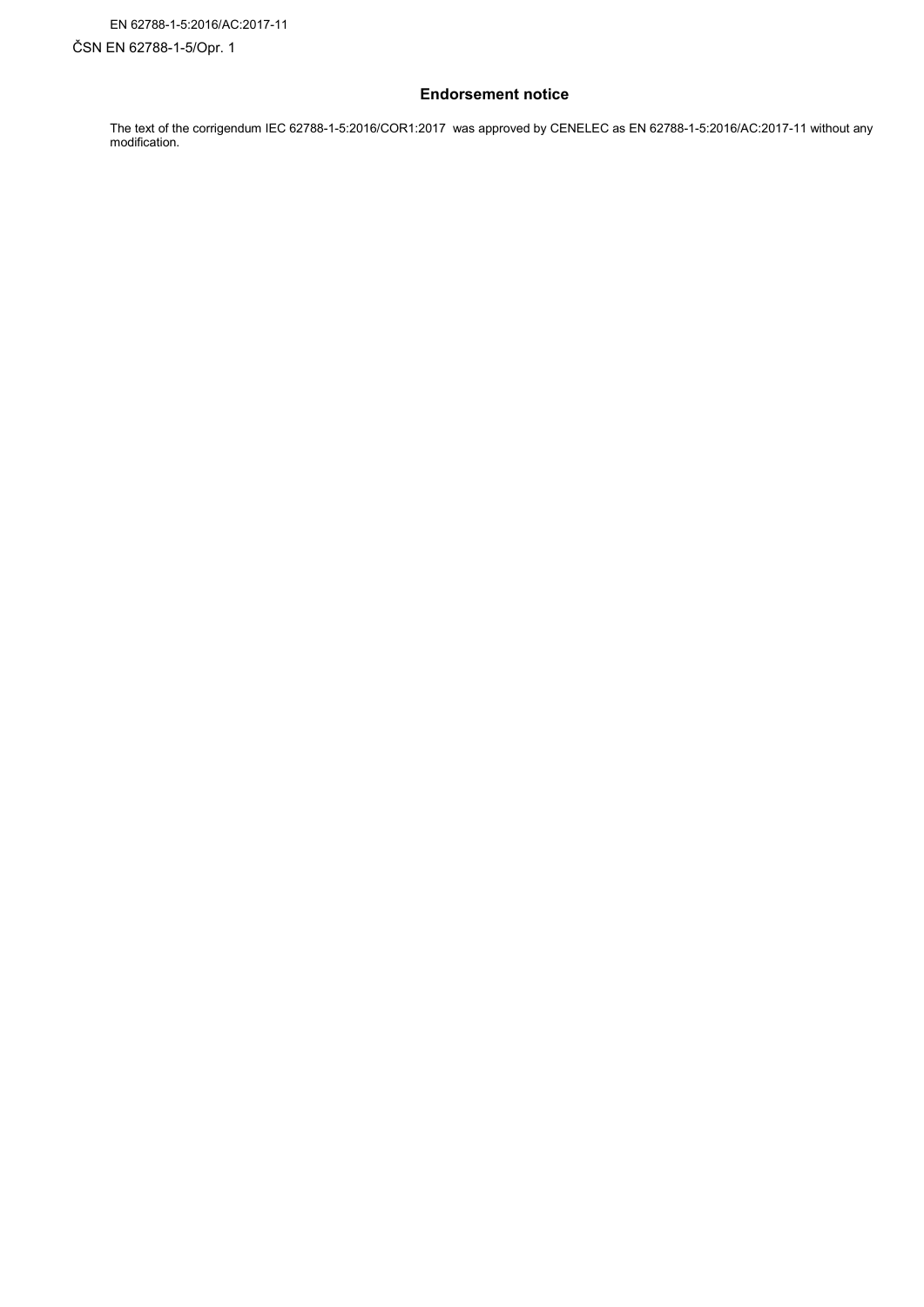IEC 62788-1-5:2016/COR1:2017 – 1 – © IFC 2017

\_\_\_\_\_\_\_\_\_\_\_\_

**IEC 62788-1-5 Edition 1.0 2016-06**

**MEASUREMENT PROCEDURES FOR MATERIALS USED IN PHOTOVOLTAIC MODULES –** 

**Part 1-5: Encapsulants – Measurement of change in linear dimensions of sheet encapsulation material resulting from applied thermal conditions**

**IEC 62788-1-5 Édition 1.0 2016-06**

**PROCÉDURES DE MESURE DES MATÉRIAUX UTILISÉS DANS LES MODULES PHOTOVOLTAÏQUES –** 

**Partie 1-5: Encapsulants – Mesurage de la variation des dimensions linéaires des matériaux d'encapsulation en couches minces résultant des conditions thermiques appliquées**

### **CORRIGENDUM 1**

#### **7 Calculation and expression of results**

*Replace the first sentence by the following new sentence:*

Use formula (1) to calculate *ΔL*, the percent size change by subtracting the initial measurement  $(L_i)$  from the final<br>measurement  $(L_f)$  obtained at the measurement  $(L_f)$ corresponding location in the same direction.

#### **7 Calcul et expression des résultats**

*Remplacer la première phrase par la nouvelle phrase suivante:*

Utiliser la formule (1) pour calculer *ΔL*, le pourcentage de variation dimensionnelle, en soustrayant la mesure initiale (*L*i) à la obtenue l'emplacement correspondant dans la même direction.